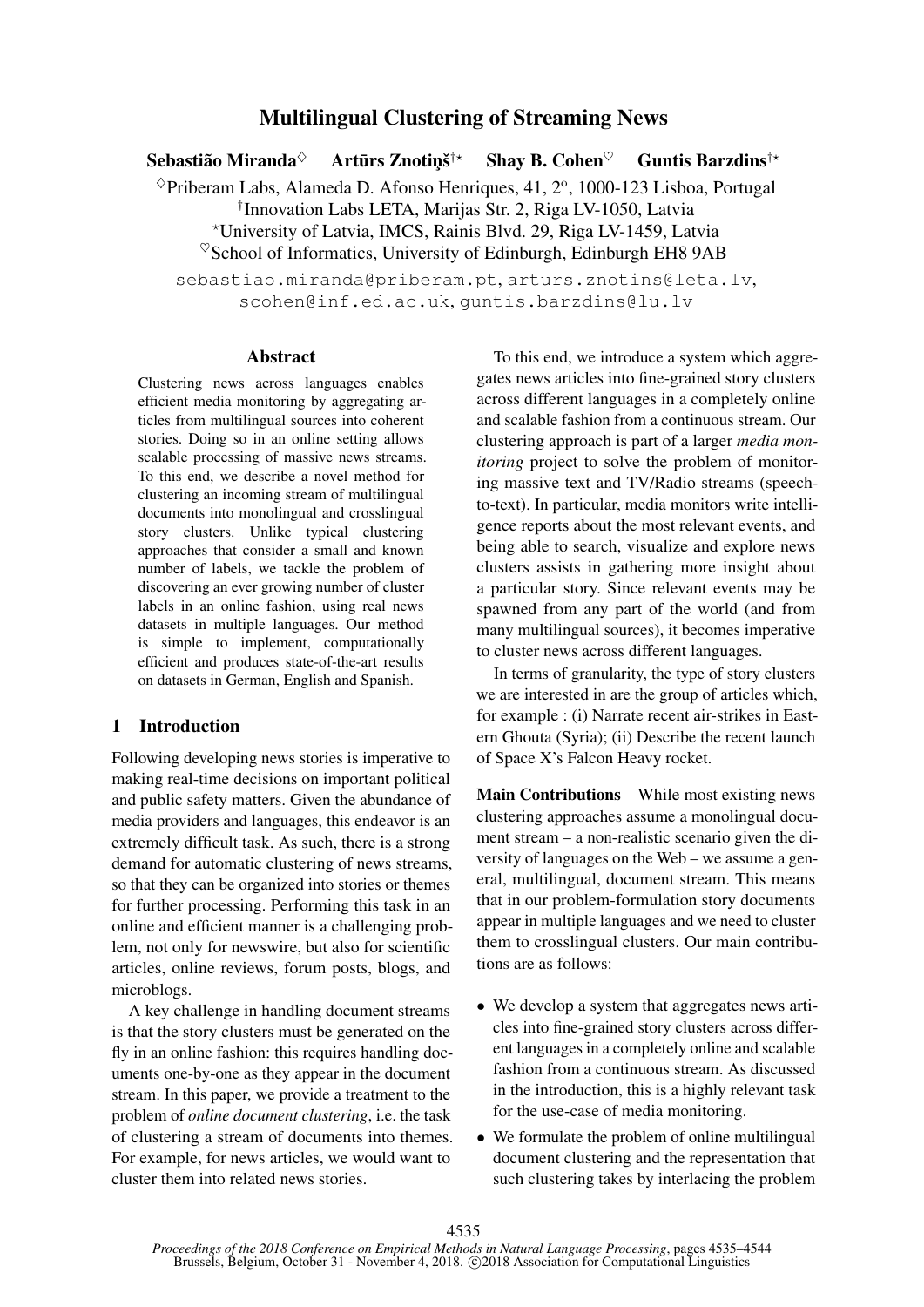of monolingual clustering with crosslingual clustering. The representation of our clusters is interpretable, and similarly to topic models, consists of a set of keywords and weights associated with the relevant cluster. In our formulation, a monolingual cluster is a group of documents, and a crosslingual cluster is a group of monolingual clusters in different languages.

• We compare our approach to our own implementation of a state-of-the-art streaming method, and show much superior results for a dataset in English, Spanish and German.

# 2 Problem Formulation

We focus on clustering of a stream of documents, where the number of clusters is not fixed and learned automatically. We denote by D a (potentially infinite) space of multilingual documents. Each document  $d$  is associated with a language in which it is written through a function  $L: D \to \mathcal{L}$ where  $\mathcal L$  is a set of languages. For example,  $L(d)$ could return English, Spanish or German. (In the rest of the paper, for an integer n, we denote by  $[n]$ the set  $\{1, \ldots, n\}$ .)

We are interested in associating each document with a monolingual cluster via the function  $C(d) \in$ N, which returns the cluster label given a document. This is done independently for each language, such that the space of indices we use for each language is separate. Furthermore, we interlace the problem of monolingual clustering with crosslingual clustering. This means that as part of our problem formulation we are also interested in a function  $E: \mathbb{N} \times \mathcal{L} \rightarrow \mathbb{N}$  that associates each monolingual cluster with a crosslingual cluster, such that each crosslingual cluster only groups one monolingual cluster per different language, at a given time. The crosslingual cluster for a document  $d$ is  $E(C(d), L(d))$ . As such, a crosslingual cluster groups together monolingual clusters, at most one for each different language.

Intuitively, building both monolingual and crosslingual clusters allows the system to leverage high-precision monolingual features (e.g., words, named entities) to cluster documents of the same language, while simplifying the task of crosslingual clustering to the computation of similarity scores across monolingual clusters - which is a smaller problem space, since there are (by definition) less clusters than articles. We validate this choice in §[5.](#page-4-0)

### <span id="page-1-0"></span>3 The Clustering Algorithm

Each document  $d$  is represented by two vectors in  $\mathbb{R}^{k_1}$  and  $\mathbb{R}^{k_2}$ . The first vector exists in a "monolingual space" (of dimensionality  $k_1$ ) and is based on a bag-of-words representation of the document. The second vector exists in a "crosslingual space" (of dimensionality  $k_2$ ) which is common to all languages. More details about these representations are discussed in §[4.](#page-3-0)

Online Clustering With our clustering algorithm, we maintain two types of centroid functions for each monolingual cluster. The first is a centroid function  $H: \mathbb{N} \times \mathcal{L} \to \mathbb{R}^{k_1} \cup \{\perp\}$  that assists in associating each document with a monolingual cluster. The second is a centroid function  $G: \mathbb{N} \to \mathbb{R}^{k_2} \cup \{\perp\}$  that assists in associating each monolingual cluster with a crosslingual cluster. The ⊥ symbol is reserved to denote documents which are not associated with any cluster yet.

In our algorithm, we need to incrementally construct the functions  $H$ ,  $G$  (the two centroid functions), C (the monolingual clustering function) and  $E$  (the crosslingual clustering function). Informally, we do so by first identifying a monolingual cluster for an incoming document by finding the closest centroid with the function  $H$ , and then associate that monolingual cluster with the crosslingual cluster that is closest based on the function  $G$ . The first update changes  $C$  and the second update changes  $E$ . Once we do that, we also update  $H$  and  $G$  to reflect the new information that exists in the new incoming document.

Example Figure [1](#page-2-0) depicts the algorithm and the state it maintains. A document in some language  $(d_9)$  appears in the stream, and is clustered into one of the monolingual clusters (circles) that group together documents about the same story (for example,  $\langle c_2, DE \rangle$  could be a German cluster about a recent political event). Then, following this monolingual update, the online clustering algorithm updates the crosslingual clusters (round rectangles), each grouping together a set of monolingual clusters, one per language at the most. The centroids for the monolingual clusters are maintained by the function H. For example,  $H(2,$  English) gives the centroid of the upper left English monolingual cluster. The function  $G$  maintains the crosslingual clusters. Considering the upper-left most crosslingual cluster,  $a_1$ , then  $G(1)$  returns its centroid.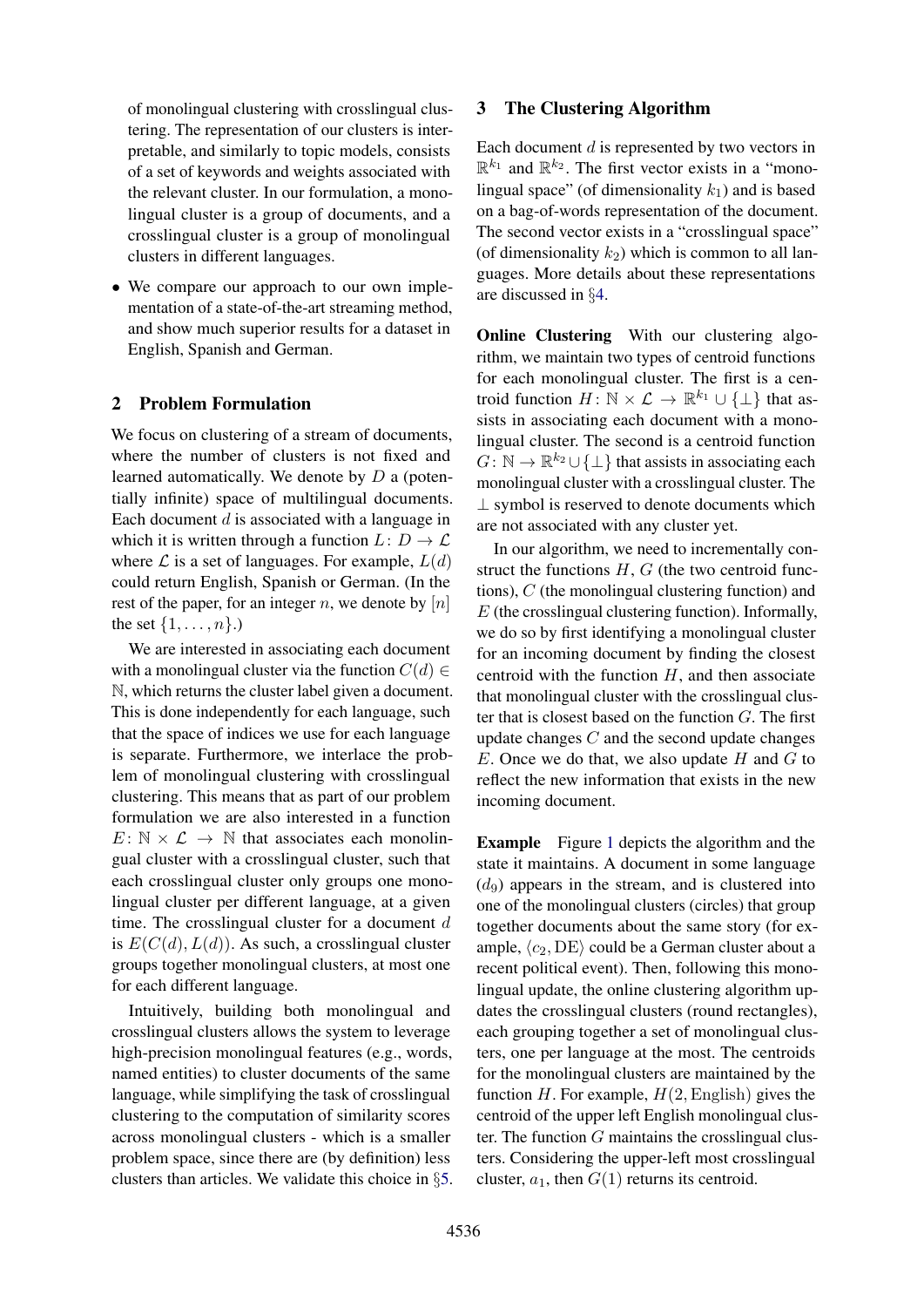

<span id="page-2-0"></span>Figure 1: A pictorial description of the algorithm and the state it maintains. The algorithm maintains a monolingual cluster space, in which each cluster is a set of documents in a specific language. The algorithm also maintains a crosslingual cluster space, in which a cluster is a set of monolingual clusters in different languages. Documents are denoted by  $d_i$ , monolingual clusters by  $c_i$  (circles) and crosslingual clusters by  $a_i$ .

Algorithm To be more precise, the online clustering process works as follows.  $H$  and  $G$  start with just returning  $\perp$  for any cluster number, both monolingual and crosslingual. With a new incoming document d, represented as a vector, we compute a similarity metric  $\Gamma_0: \mathbb{R}^{k_1} \times \mathbb{R}^{k_1} \to \mathbb{R}$  between the document vector and each of the existing centroids  $\{i \mid H(i, L(d)) \neq \perp\}$ . If the largest similarity exceeds a threshold  $\tau$  for cluster index j, then we set  $C(d) = i$ . In that case, we also update the value of  $H(i, L(d))$  to include new information from document  $d$ , as detailed below under "H update." If none of the similarity values exceed a threshold  $\tau$ , we find the first i such that  $H(i, L(d)) = \bot$ (the first cluster id which is still unassigned), and set  $C(d) = i$ , therefore creating a new cluster. We again follow an " $H$  update" – this time for starting a new cluster.

In both cases, we also update the function  $G$ , by selecting the best crosslingual cluster for the recently updated (or created) monolingual cluster. To this end, we use another similarity metric  $\Gamma_1: \mathbb{R}^{k_2} \times \mathbb{R}^{k_2} \to \mathbb{R}$ . Accordingly, we compute the similarity (using  $\Gamma_1$ ) between the updated (or created) monolingual cluster and all monolingual clusters in each candidate crosslingual cluster, in the crosslingual feature space. The crosslingual cluster with highest sum of similarity scores is then selected. We also experimented computing this similarity by considering just the monolingual cluster of a particular "pivot language". The pivot language is a language that serves as the main indicator for a given crosslingual cluster. In our experiments, we mostly use English as the pivot language.

 $H$  Update To update  $H$ , we maintain a centroid for each cluster that is created as the average of all monolingual representations of documents that belong to that cluster. This is done for each language separately. This update can be done in  $O(k_1)$ time in each step. Similarly, the update of  $G$  can be done in  $O(k_2)$  time. In principle, we consider an "infinite" stream of documents, which means the number of documents in each cluster can be large. As such, for efficiency purposes, updates to  $H$  are immutable, which means that when a document is assigned to a monolingual cluster, that assignment is never changed.

 $G$  Update As described, updates to function  $G$ result in associating a monolingual cluster with a crosslingual cluster (and consequently, other monolingual clusters). Therefore, errors committed in updating  $G$  are of a higher magnitude than those committed in  $H$ , since they involve groups of documents. We also note that the best crosslingual cluster for a particular monolingual cluster might not be found right at the beginning of the process. We experiment with two types of updates to G. One which is immutable, in which changes to  $G$ are not reversed (and are described above), and one in which we introduce a novel technique to make a sequence of changes to  $G$  if necessary, as a mechanism to self-correct past clustering decisions. When a past decision is modified, it may result in a chaining of consequent modifications ("toppling of dominoes") which need to be evaluated. We coin this method "domino-toppling".

The motivation behind this technique is the change in news stories over time. The technique allows the method to modify past crosslingual clustering decisions and enables higher quality clustering results. When a past decision is modified, it may result in a chain of consequent modifications which need to be evaluated.

Our method of "domino-toppling" works by making (potentially sequences) of changes to previous clustering decisions for the crosslingual clusters, at each step placing a residual monolingual cluster in a crosslingual cluster that is most similar to it. Figure [2](#page-3-1) gives the pseudocode for domino toppling.

This "domino-toppling" technique could have in principle a quadratic complexity in the number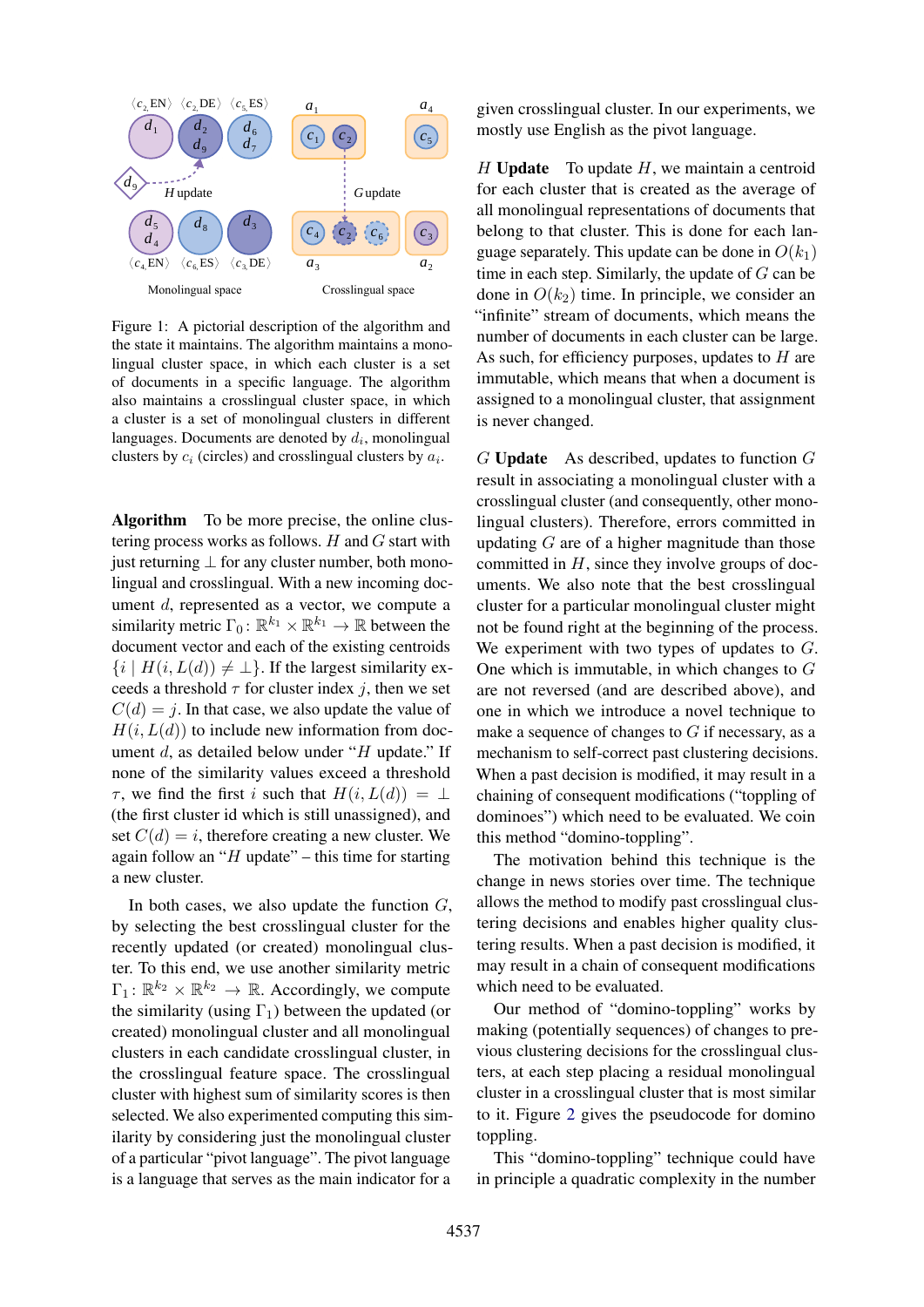**Inputs:** A monolingual cluster  $c$  and a list of pairs  $\langle a_j, \Gamma_1(c, a_j) \rangle, j \in [N].$ 

Algorithm:

- For all pairs  $\langle a_j, \Gamma_1(c, a_j) \rangle$ ,  $j \in [N]$ , ordered by the second coordinate:
	- If  $L(c)$  is not in  $a_i$ , add c to  $a_i$  and break.
	- Otherwise, let  $y \leftarrow M(a_i, L(c))$ . If  $\Gamma_1(c, a_i)$  $\Gamma_1(y, a_i)$  then:
		- Add c to  $a_i$ , remove y from  $a_i$  and call domino toppling with  $y$  playing the role of  $c$ and break.
- <span id="page-3-1"></span>• If c is left unassigned, create  $a_{N+1}$  and add c to it.

Figure 2: Crosslingual "domino-toppling".  $a_j$  is the jth crosslingual cluster (out of total N clusters) and  $\Gamma_1$  is the similarity between them as in  $\S 4$ .  $L(c)$  is the language for cluster c.  $M(a, \ell)$  returns the monolingual cluster for language  $\ell \in \mathcal{L}$  in crosslingual cluster a. See text for details.

of crosslingual clusters. However, we have verified that in practice it converges very fast, and in our evaluation dataset only 1% of the crosslingual updates result in topples. We apply this technique only to update  $G$  (and not  $H$ ) because reversing cluster assignments in G can be done much more efficiently than in  $H$  – the total number of monolingual clusters (the clustered elements in  $G$ ) is significantly smaller than the number of documents (the clustered elements in  $H$ ). Crosslingual clustering is also a harder problem, which motivated the additional effort of developing this algorithm.

### <span id="page-3-0"></span>4 Document Representation

In this section, we give more details about the way we construct the document representations in the monolingual and crosslingual spaces. In particular, we introduce the definition of the similarity functions  $\Gamma_0$  and  $\Gamma_1$  that were referred in §[3.](#page-1-0)

Monolingual Representation The monolingual representation for each document  $d$  in language  $L(d)$  is a vector in  $\mathbb{R}^{k_1}$  constructed from several TF-IDF subvectors with words, word lemmas and named entities. Each subvector is repeated for different sections of the document, the title, the body and both of them together. Besides these text fields and document timestamps, no other metadata was used. To detect named entities, we used Priberam's Text Analysis [\(Amaral et al.,](#page-8-0) [2008\)](#page-8-0) for English and Spanish, and Turbo Parser [\(Martins et al.,](#page-8-1) [2013\)](#page-8-1) for German. The extracted entities consist of people, organizations, places and other types.

Crosslingual Representation In the crosslingual space, a document representation is a vector in  $\mathbb{R}^{k_2}$ . Let  $e(d, i)$  be a crosslingual embedding of word  $i$  in the document  $d$ , which is a vector of length  $m$  . Then the document representation  $v(d)$  of d consists of subvectors of the form  $v(d) = \sum_{i=1}^{n} t_i e(d, i)$ , where  $t_i$  is the TF-IDF score of the ith word in the relevant section of the document (title, body or both). As detailed further in §[5](#page-4-0) we compute IDF values from a large pretraining dataset. Furthermore, for both the monolingual and crosslingual cases, we also experiment with using document timestamp features, as explained in §[4.1.](#page-3-2) We use a new set of diverse timestamp features in addition to the simple absolute difference (in hours) between timestamps used by [Rupnik et al.](#page-9-0) [\(2016\)](#page-9-0).

#### <span id="page-3-2"></span>4.1 Similarity Metrics

Our similarity metric computes weighted cosine similarity on the different subvectors, both in the case of monolingual clustering and crosslingual clustering. Formally, for the monolingual case, the similarity is given by a function defined as:

$$
\Gamma_0(d_j, c_l) = \sum_{i=1}^K \phi_i(d_j, c_l) \cdot q_i^0 + \sum_{i=1}^3 \gamma_i(d_j, c_l) \cdot q_i^1.
$$
\n(1)

and is computed on the TF-IDF subvectors where K is the number of subvectors for the relevant document representation. For the crosslingual case, we discuss below the function  $\Gamma_1$ , which has a similar structure.

Here,  $d_i$  is the j<sup>th</sup> document in the stream and  $c_l$  is a monolingual cluster. The function  $\phi_i(d_j, c_l)$ returns the cosine similarity between the document representation of the jth document and the centroid for cluster  $c_l$ . The vector  $q^0$  denotes the weights through which each of the cosine similarity values for each subvectors are weighted, whereas  $q<sup>1</sup>$  denotes the weights for the timestamp features, as detailed further. Details on learning the weights  $q^0$ and  $q^1$  are discussed in §[4.2.](#page-4-1)

The function  $\gamma(d, c)$  that maps a pair of document and cluster to  $\mathbb{R}^3$  is defined as follows. Let

$$
f(t) = \exp\left(-\frac{(t-\mu)^2}{2\sigma^2}\right) \tag{2}
$$

for a given  $\mu$  and  $\sigma > 0$ . For each document  $d$  and cluster  $c$ , we generate the following threedimensional vector  $\gamma(d, c) = (s_1, s_2, s_3)$ :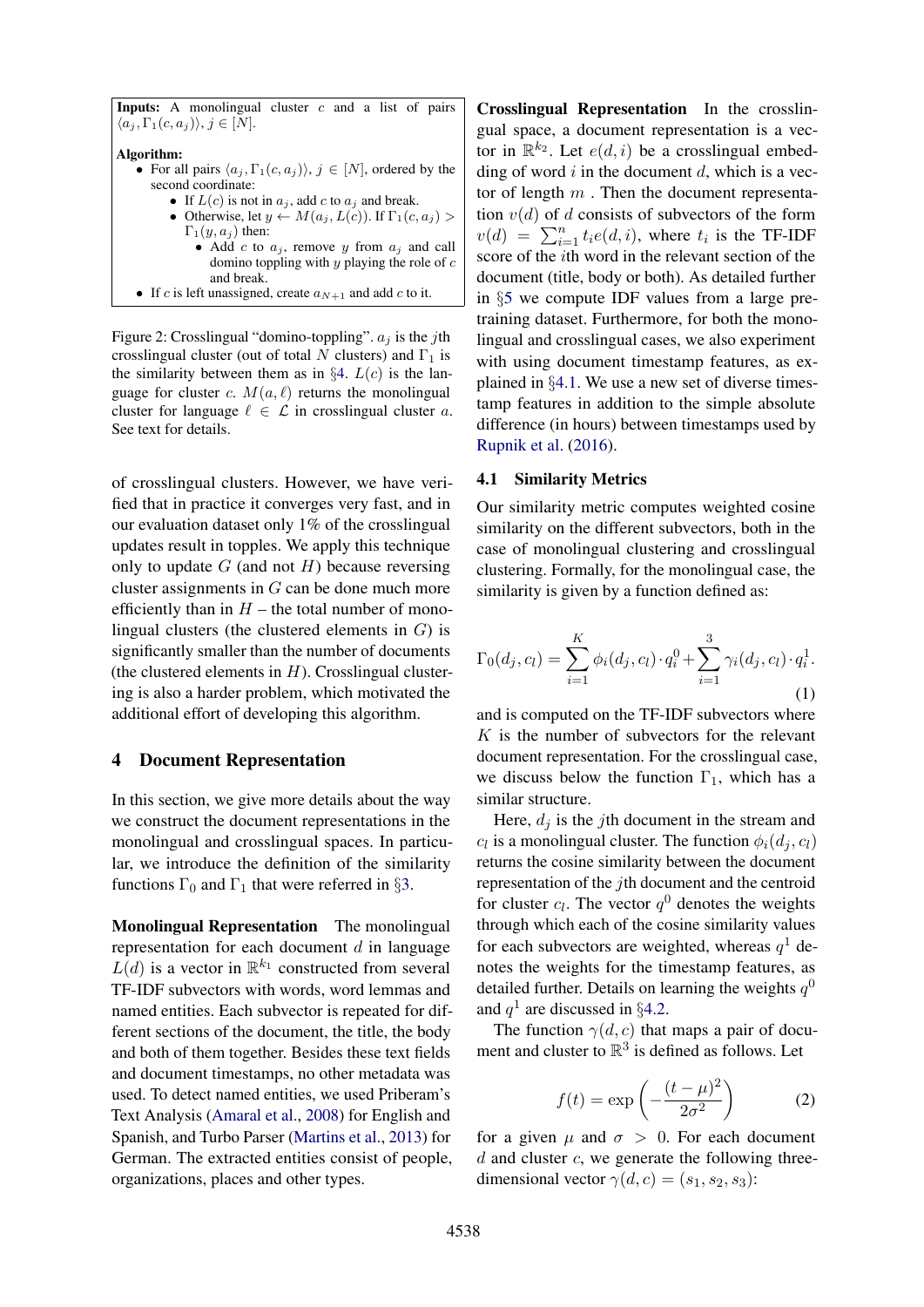- $s_1 = f(t(d) n_1(c))$  where  $t(d_i)$  is the timestamp for document d and  $n_1(c)$  is the timestamp for the newest document in cluster c.
- $s_2 = f(t(d) n_2(c))$  where  $n_2(c)$  is the average timestamp for all documents in cluster c.
- $s_3 = f(t(d) n_3(c))$  where  $n_3(c)$  is the timestamp for the oldest document in cluster c.

These three timestamp<sup>[1](#page-4-2)</sup> features model the time aspect of the online stream of news data and help disambiguate clustering decisions, since time is a valuable indicator that a news story has changed, even if a cluster representation has a reasonable match in the textual features with the incoming document. The same way a news story becomes popular and fades over time [\(Lerman and Hogg,](#page-8-2) [2010\)](#page-8-2), we model the probability of a document belonging to a cluster (in terms of timestamp difference) with a probability distribution.

For the case of crosslingual clustering, we introduce  $\Gamma_1$ , which has a similar definition to  $\Gamma_0$ , only instead of passing document/cluster similarity feature vectors, we pass cluster/cluster similarities, across all language pairs. Furthermore, the features are the crosslingual embedding vectors of the sections title, body and both combined (similarly to the monolingual case) and the timestamp features. For denoting the cluster timestamp, we use the average timestamps of all articles in it.

### <span id="page-4-1"></span>4.2 Learning to Rank Candidates

In §[4.1](#page-3-2) we introduced  $q^0$  and  $q^1$  as the weight vectors for the several document representation features. We experiment with both setting these weights to just  $1 (q_i^0 = 1 \forall i$  and  $q_j^1 = 1 \forall j \in [3]$ ) and also learning these weights using support vector machines (SVMs). To generate the SVM training data, we simulate the execution of the algorithm on a training data partition (which we do not get evaluated on) and in which the gold standard labels are given. We run the algorithm using only the first subvector  $\phi_1(d_i, c_l)$ , which is the TF-IDF vector with the words of the document in the body and title. For each incoming document, we create a collection of positive examples, for the document and the clusters which share at least one document in the gold labeling. We then generate 20 negative examples for the document from the 20 best-matching clusters which are not correct. To find out the bestmatching clusters, we rank them according to their

<span id="page-4-2"></span><sup>1</sup>Timestamps are given in hours since 1970.

similarity to the input document using only the first subvector  $\phi_1(d_i, c_l)$ .

Using this scheme we generate a collection of ranking examples (one for each document in the dataset, with the ranking of the best cluster matches), which are then trained using the SVM-Rank algorithm [\(Joachims,](#page-8-3) [2002\)](#page-8-3). We run 5-fold cross-validation on this data to select the best model, and train both a separate model for each language according to  $\Gamma_0$  and a crosslingual model according to  $\Gamma_1$ .

### <span id="page-4-0"></span>5 Experiments

Our system was designed to cluster documents from a (potentially infinite) real-word data stream. The datasets typically used in the literature (TDT, Reuters) have a small number of clusters ( $\approx$  20) with coarse topics (economy, society, etc.), and therefore are not relevant to the use case of media monitoring we treat - as it requires much more fine-grained story clusters about particular events. To evaluate our approach, we adapted a dataset constructed for the different purpose of binary clas-sification of joining cluster pairs.<sup>[2](#page-4-3)</sup> We processed it to become a collection of articles annotated with monolingual and crosslingual cluster labels.<sup>[3](#page-4-4)</sup>

Statistics about this dataset are given in Table [1.](#page-5-0) As described further, we tune the hyperparameter  $\tau$  on the development set. As for the hyper-parameters related to the timestamp features, we fixed  $\mu = 0$  and tuned  $\sigma$  on the development set, yielding  $\sigma = 72$  hours (3 days).<sup>[4](#page-4-5)</sup> To compute IDF scores (which are global numbers computed across a corpus), we used a different and much larger dataset that we collected from Deutsche Welle's news website (<http://www.dw.com/>). The dataset consists of 77,268, 118,045 and 134,243 documents for Spanish, English and German, respectively.

The conclusions from our experiments are: (a) the weighting of the similarity metric features using SVM significantly outperforms unsupervised baselines such as CluStream (Table [2\)](#page-5-1); (b) the SVM approach significantly helps to learn when to create a new cluster, compared to simple grid search

<span id="page-4-4"></span><span id="page-4-3"></span><sup>&</sup>lt;sup>2</sup>[https://github.com/rupnikj/jair\\_paper](https://github.com/rupnikj/jair_paper)  $3$ The code and data we used is available at [https://](https://github.com/priberam/news-clustering)

[github.com/priberam/news-clustering](https://github.com/priberam/news-clustering). <sup>4</sup>This shows a relative robustness to reordering of the arti-

<span id="page-4-5"></span>cles – articles within 3 days of each other could appear anywhere in that window, and the algorithm would still perform well.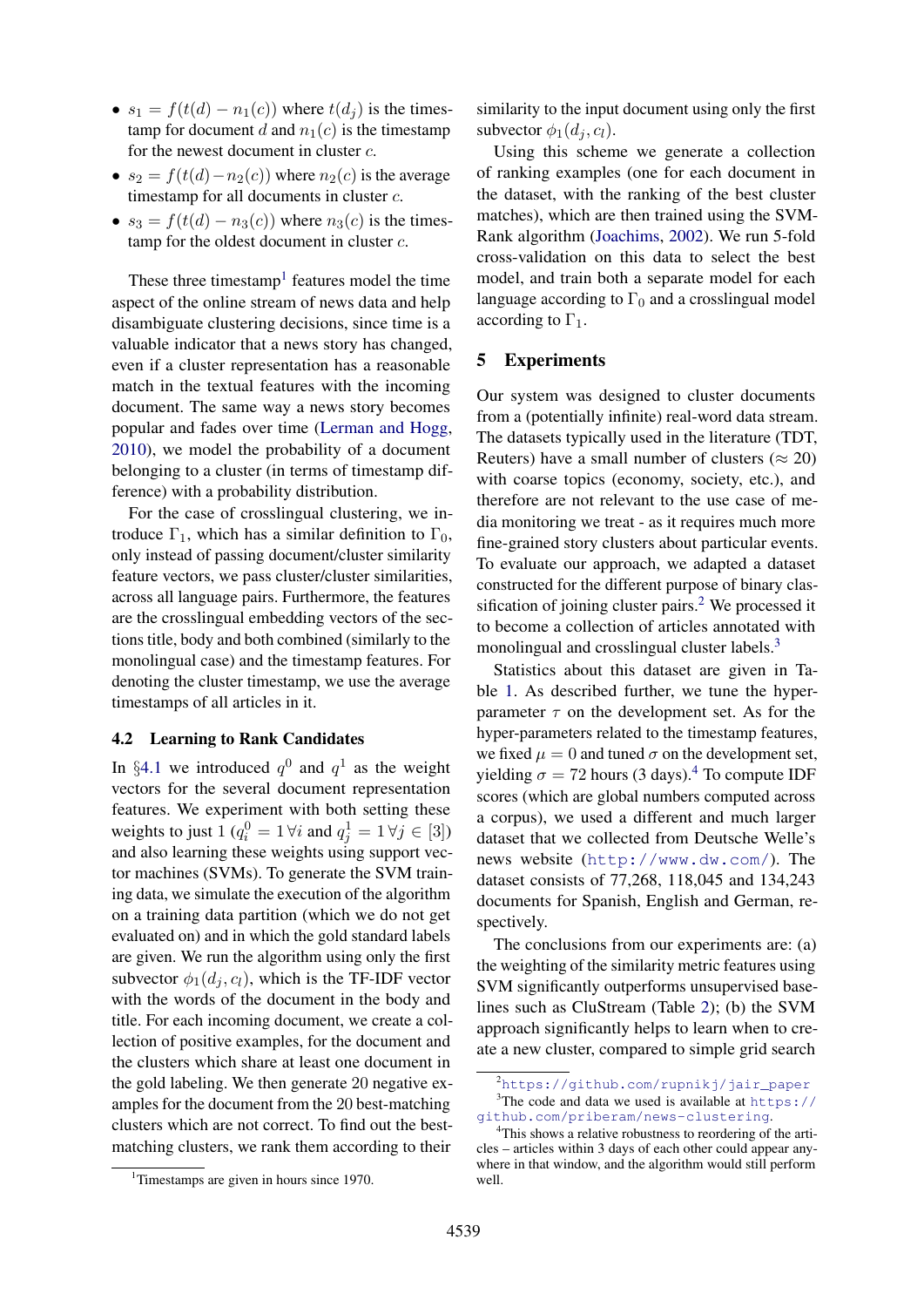|       | Dataset | Size   | Avg. L. | C   | Avg. S. |
|-------|---------|--------|---------|-----|---------|
| train | English | 12.233 | 434     | 593 | 21      |
|       | German  | 4.043  | 282     | 377 | 11      |
|       | Spanish | 4.527  | 355     | 416 | 11      |
|       | English | 8.726  | 521     | 222 | 39      |
| test  | German  | 2,101  | 440     | 118 | 18      |
|       | Spanish | 2,177  | 392     | 149 | 15      |

<span id="page-5-0"></span>Table 1: Statistics for the development and evaluation datasets, constructed from the dataset in [Rupnik et al.](#page-9-0) [\(2016\)](#page-9-0), as explained in §[5.](#page-4-0) "Size" denotes the number of documents in the collection, "Avg. L." is the average number of words in a document, "C" denotes the number of clusters in the collection and "Avg. S." is the average number of documents in each cluster.

for the optimal  $\tau$  (Table [4\)](#page-6-0); (c) separating the feature space into one for monolingual clusters in the form of keywords and the other for crosslingual clusters based on crosslingual embeddings significantly helps performance.

Evaluation Method We evaluate clustering in the following manner: let tp be the number of correctly clustered-together document pairs, let fp be the number of incorrectly clustered-together document pairs and let fn be the number of incorrectly not-clustered-together document pairs. Then we report precision as  $\frac{\text{tp}}{\text{tp+fp}}$ , recall as  $\frac{\text{tp}}{\text{tp+fn}}$  and F<sub>1</sub> as the harmonic mean of the precision and recall measures. We do the same to evaluate crosslingual clustering, but on a higher level: we count tp, fn and fp for the decisions of clustering clusters, as crosslingual clusters are groups of monolingual gold clusters.

### 5.1 Monolingual Results

In our first set of experiments, we report results on monolingual clustering for each language separately. Monolingual clustering of a stream of documents is an important problem that has been inspected by others, such as by [Ahmed et al.](#page-8-4) [\(2011\)](#page-8-4) and by [Aggarwal and Yu](#page-8-5) [\(2006\)](#page-8-5). We compare our results to our own implementation of the online micro-clustering routine presented by [Aggarwal](#page-8-5) [and Yu](#page-8-5) [\(2006\)](#page-8-5), which shall be referred to as CluStream. We note that CluStream of [Aggarwal and](#page-8-5) [Yu](#page-8-5) [\(2006\)](#page-8-5) has been a widely used state-of-the-art system in media monitoring companies as well as academia, and serves as a strong baseline to this day.

In our preliminary experiments, we also evaluated an online latent semantic analysis method, in which the centroids we keep for the function  $H$  (see

|         | algorithm          | F <sub>1</sub> | P    | R    |
|---------|--------------------|----------------|------|------|
| English | CluStream          | 79.0           | 98.6 | 65.9 |
|         | TOKENS+LEMMAS+ENTS | 92.7           | 92.9 | 92.5 |
|         | $+TS$              | 94.1           | 98.2 | 90.3 |
|         | CluStream          | 89.7           | 99.9 | 81.3 |
| German  | TOKENS+LEMMAS+ENTS | 90.7           | 99.7 | 83.2 |
|         | $+TS$              | 97.1           | 99.9 | 94.5 |
|         | CluStream          | 78.1           | 73.4 | 83.5 |
| Spanish | TOKENS+LEMMAS+ENTS | 88.8           | 95.9 | 82.7 |
|         | $+TS$              | 94.2           | 97.0 | 91.6 |

<span id="page-5-1"></span>Table 2: Clustering results on the labeled dataset. We compare our algorithm (with and without timestamps) with the online micro-clustering routine of [Aggarwal](#page-8-5) [and Yu](#page-8-5) [\(2006\)](#page-8-5) (denoted by CluStream). The  $F_1$  values are for the precision  $(P)$  and recall  $(R)$  in the following columns. See Table [3](#page-6-1) for a legend of the different models. Best result for each language is in bold.

§[3\)](#page-1-0) are the average of reduced dimensional vectors of the incoming documents as generated by an incremental singular value decomposition (SVD) of a document-term matrix that is updated after each incoming document. However, we discovered that online LSA performs significantly worse than representing the documents the way is described in §[4.](#page-3-0) Furthermore, it was also significantly slower than our algorithm due to the time it took to perform singular value decomposition.<sup>[5](#page-5-2)</sup>

Clustering experiments Table [2](#page-5-1) gives the final monolingual results on the three datasets. For English, we see that the significant improvement we get using our algorithm over the algorithm of [Ag](#page-8-5)[garwal and Yu](#page-8-5) [\(2006\)](#page-8-5) is due to an increased recall score. We also note that the trained models surpass the baseline for all languages, and that the timestamp feature (denoted by TS), while not required to beat the baseline, has a very relevant contribution in all cases. Although the results for both the baseline and our models seem to differ across languages, one can verify a consistent improvement from the latter to the former, suggesting that the score differences should be mostly tied to the different difficulty found across the datasets for each language. The presented scores show that our learning framework generalizes well to different languages and enables high quality clustering results.

To investigate the impact of the timestamp fea-

<span id="page-5-2"></span> $5$ More specifically, we used an object of type  $lsimode1$ from the GenSim package that implements algorithms from  $\check{R}$ ehůřek [\(2010\)](#page-9-1). The GenSim package can be found at <https://pypi.python.org/pypi/gensim>.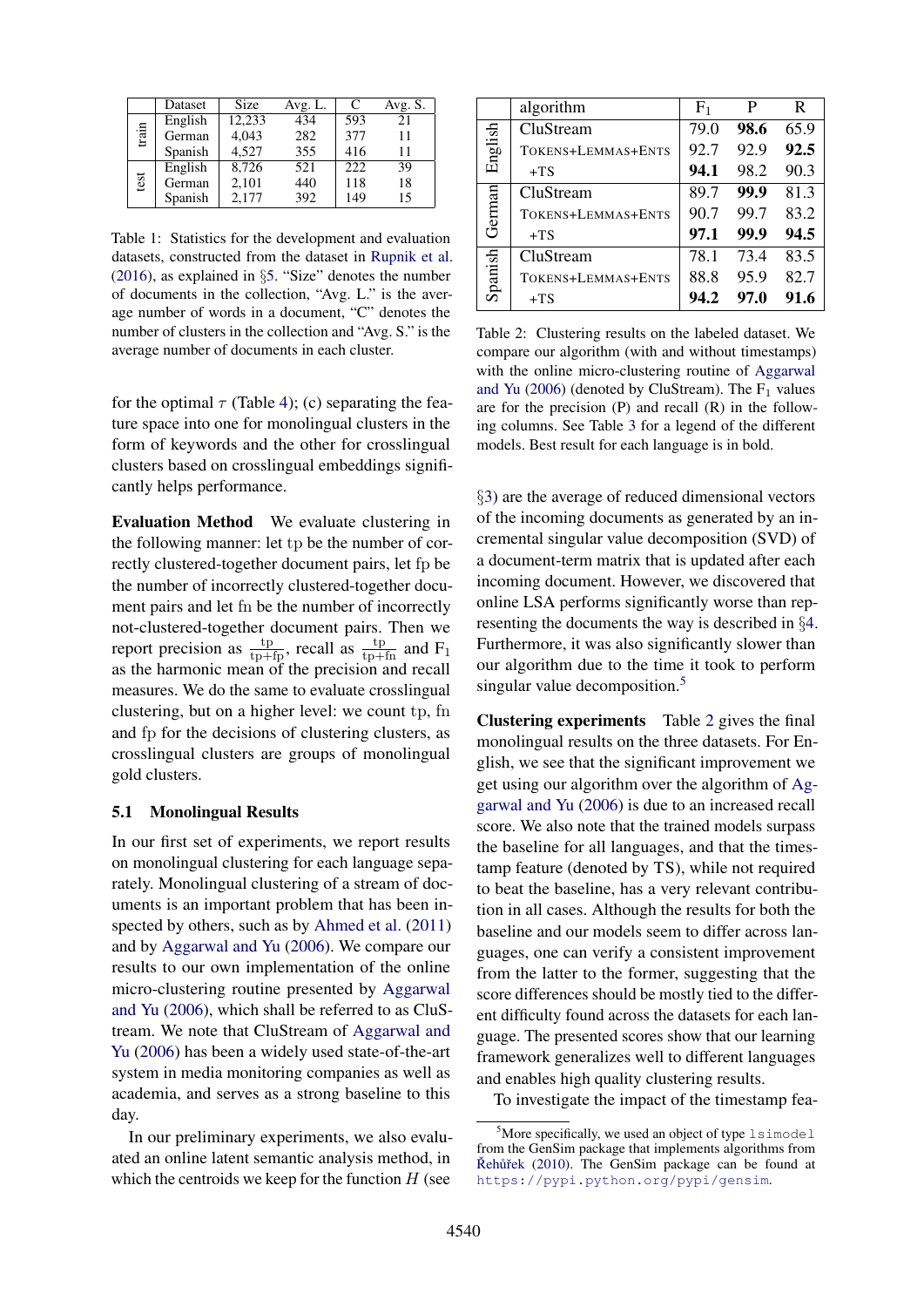| feature               | accuracy |
|-----------------------|----------|
| <b>TOKENS</b>         | 85.5     |
| TOKENS+LEMMAS         | 85.9     |
| TOKENS+LEMMAS+ENTS    | 86.5     |
| TOKENS+LEMMAS+ENTS+TS | 96 9     |

<span id="page-6-1"></span>Table 3: Accuracy of the SVM ranker on the English training set. TOKENS are the word token features, LEM-MAS are the lemma features for title and body, ENTS are named entity features and TS are timestamp features. All features are described in detail in §[4,](#page-3-0) and are listed for both the title and the body.

tures, we ran an additional experiment using only the same three timestamp features as used in the best model on the English dataset. This experiment yielded scores of  $F_1 = 61.1, P = 44.5$  and  $R = 97.6$ , which lead us to conclude that while these features are not competitive when used alone (hence temporal information by itself is not sufficient to predict the clusters), they contribute significantly to recall with the final feature ensemble.

We note that as described in §[3,](#page-1-0) the optimization of the  $\tau$  parameter is part of the development process. The parameter  $\tau$  is a similarity threshold used to decide when an incoming document should merge to the best cluster or create a new one. We tune  $\tau$  on the development set for each language, and the sensitivity to it is demonstrated in Figure [3](#page-6-2) (this process is further referred to as  $\tau_{\text{search}}$ ). Although applying grid-search on this parameter is the most immediate approach to this problem, we experimented with a different method which yielded superior results: as described further, we discuss how to do this process with an additional classifier (denoted SVM-merge), which captures more information about the incoming documents and the existing clusters.

Additionally, we also experimented with computing the monolingual clusters with the same embeddings as used in the crosslingual clustering phase, which yielded poor results. In particular, this system achieved  $F_1$  score of 74.8 for English, which is below the bag-of-words baseline presented in Table [2.](#page-5-1) This result supports the approach we then followed of having two separate feature spaces for the monolingual and crosslingual clustering systems, where the monolingual space is discrete and the crosslingual space is based on embeddings.

**SVM ranker experiments** To investigate the importance of each feature, we now consider in Ta-



<span id="page-6-2"></span>Figure 3: The  $F_1$  score of the different language development sets as a function of the threshold  $\tau$ . The first point for each language is identified using binary search.

| model               |      |      |      |
|---------------------|------|------|------|
| $\tau_{\rm search}$ | 82.8 | 96.5 | 72.4 |
| SVM-merge           | 94.1 | 98.2 | 90.3 |

<span id="page-6-0"></span>Table 4: Comparison of two different cluster decision techniques for the English SVM model with all fea-tures (see Table [2\)](#page-5-1). The first method,  $\tau_{\text{search}}$ , corresponds to executing grid-search to find the optimal clustering  $\tau$  parameter (see §[3\)](#page-1-0). SVM-merge is an alternative method in which we train an SVM binary classifier to decide if a new cluster should be created or not, where we use as features the maximal value of each coordinate for each document in a cluster.

ble [3](#page-6-1) the accuracy of the SVM ranker for English as described in §[4.1.](#page-3-2) We note that adding features increases the accuracy of the SVM ranker, especially the timestamp features. However, the timestamp feature actually interferes with our optimization of  $\tau$  to identify when new clusters are needed, although they improve the SVM reranking accuracy. We speculate this is true because high accuracy in the reranking problem does not necessarily help with identifying when *new* clusters need to be opened. To investigate this issue, we experimented with a different technique to learn when to create a new cluster. To this end, we trained another SVM classifier just to learn this decision, this time a binary classifier using LIBLINEAR [\(Fan et al.,](#page-8-6) [2008\)](#page-8-6), by passing the max of the similarity of each feature between the incoming document and the current clustering pool as the input feature vector. This way, the classifier learns when the current clusters,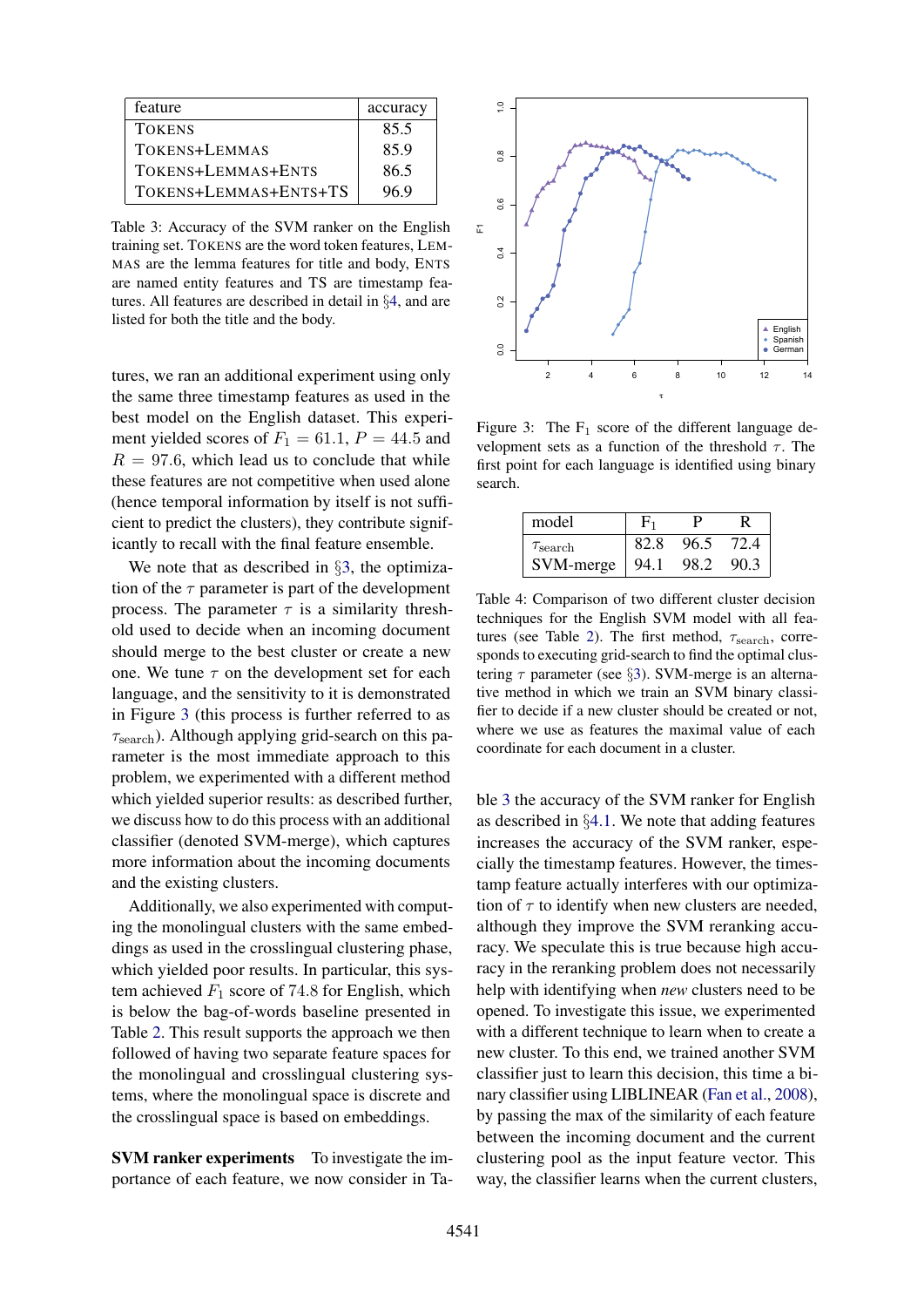| crosslingual model              |      |                      |  |
|---------------------------------|------|----------------------|--|
| $\tau_{\text{search}}$ (global) | 72.7 | 89.8 61.0            |  |
| $\tau_{\text{search}}$ (pivot)  |      | $84.0$   83.0   85.0 |  |

<span id="page-7-0"></span>Table 5: Crosslingual clustering results when considering two different approaches to compute distances across crosslingual clusters on the test set for Spanish, German and English. See text for details.

as a whole, are of a different news story than the incoming document. As presented in Table [4,](#page-6-0) this method, which we refer to as SVM-merge, solved the issue of searching for the optimal  $\tau$  parameter for the SVM-rank model with timestamps, by greatly improving the  $F_1$  score in respect to the original grid-search approach ( $\tau_{\text{search}}$ ).

#### 5.2 Crosslingual Results

As mentioned in §[3,](#page-1-0) crosslingual embeddings are used for crosslingual clustering. We experimented with the crosslingual embeddings of [Gardner et al.](#page-8-7) [\(2015\)](#page-8-7) and [Ammar et al.](#page-8-8) [\(2016\)](#page-8-8). In our preliminary experiments we found that the former worked better for our use-case than the latter.

We test two different scenarios for optimizing the similarity threshold  $\tau$  for the crosslingual case. Table [5](#page-7-0) shows the results for these experiments. First, we consider the simpler case of adjusting a global  $\tau$  parameter for the crosslingual distances, as also described for the monolingual case. As shown, this method works poorly, since the  $\tau$  grid-search could not find a reasonable  $\tau$  which worked well for every possible language pair.

Subsequently, we also consider the case of using English as a pivot language (see §[3\)](#page-1-0), where distances for every other language are only compared to English, and crosslingual clustering decisions are made only based on this distance.<sup>[6](#page-7-1)</sup> This yielded our best crosslingual score of  $F_1$ =84.0, confirming that crosslingual similarity is of higher quality between each language and English, for the embeddings we used. This score represents only a small degradation in respect to the monolingual results, since clustering across different languages is a harder problem.

#### 6 Related Work

Early research efforts, such as the TDT program [\(Allan et al.,](#page-8-9) [1998\)](#page-8-9), have studied news clustering for some time. The problem of online monolingual clustering algorithms (for English) has also received a fair amount of attention in the literature. One of the earlier papers by [Aggarwal and](#page-8-5) [Yu](#page-8-5) [\(2006\)](#page-8-5) introduced a two-step clustering system with both offline and online components, where the online model is based on a streaming implementation of  $k$ -means and a bag-of-words document representation. Other authors have experimented with distributed representations, such as [Ahmed](#page-8-4) [et al.](#page-8-4) [\(2011\)](#page-8-4), who cluster news into *storylines* using Markov chain Monte Carlo methods, Řehůřek [and Sojka](#page-9-2) [\(2010\)](#page-9-2) who used incremental Singular Value Decomposition (SVD) to find relevant topics from streaming data, and [Sato et al.](#page-9-3) [\(2017\)](#page-9-3) who used the paragraph vector model [\(Le and Mikolov,](#page-8-10) [2014\)](#page-8-10) in an offline clustering setting.

More recently, crosslingual linking of clusters has been discussed by [Rupnik et al.](#page-9-0) [\(2016\)](#page-9-0) in the context of linking existing clusters from the Event Registry [\(Leban et al.,](#page-8-11) [2014\)](#page-8-11) in a batch fashion, and by [Steinberger](#page-9-4) [\(2016\)](#page-9-4) who also present a batch clustering linking system. However, these are not "truly" online crosslingual clustering systems since they only decide on the linking of already-built monolingual clusters. In particular, [Rupnik et al.](#page-9-0) [\(2016\)](#page-9-0) compute distances of document pairs across clusters using nearest neighbors, which might not scale well in an online setting. As detailed before, we adapted the cluster-linking dataset from [Rup](#page-9-0)[nik et al.](#page-9-0) [\(2016\)](#page-9-0) to evaluate our online crosslingual clustering approach. Preliminary work makes use of deep learning techniques [\(Xie et al.,](#page-9-5) [2016;](#page-9-5) [Guo](#page-8-12) [et al.,](#page-8-12) [2017\)](#page-8-12) to cluster documents while learning their representations, but not in an online or multilingual fashion, and with a very small number of cluster labels (4, in the case of the text benchmark).

In our work, we studied the problem of monolingual and crosslingual clustering, having experimented several directions and methods and the impact they have on the final clustering quality. We described the first system which aggregates news articles into fine-grained story clusters across different languages in a completely online and scalable fashion from a continuous stream.

<span id="page-7-1"></span><sup>&</sup>lt;sup>6</sup>In this case, all crosslingual clusters will have at least one pivot monolingual cluster, except for clusters which might stay unmerged as single-language degenerated crosslingual clusters.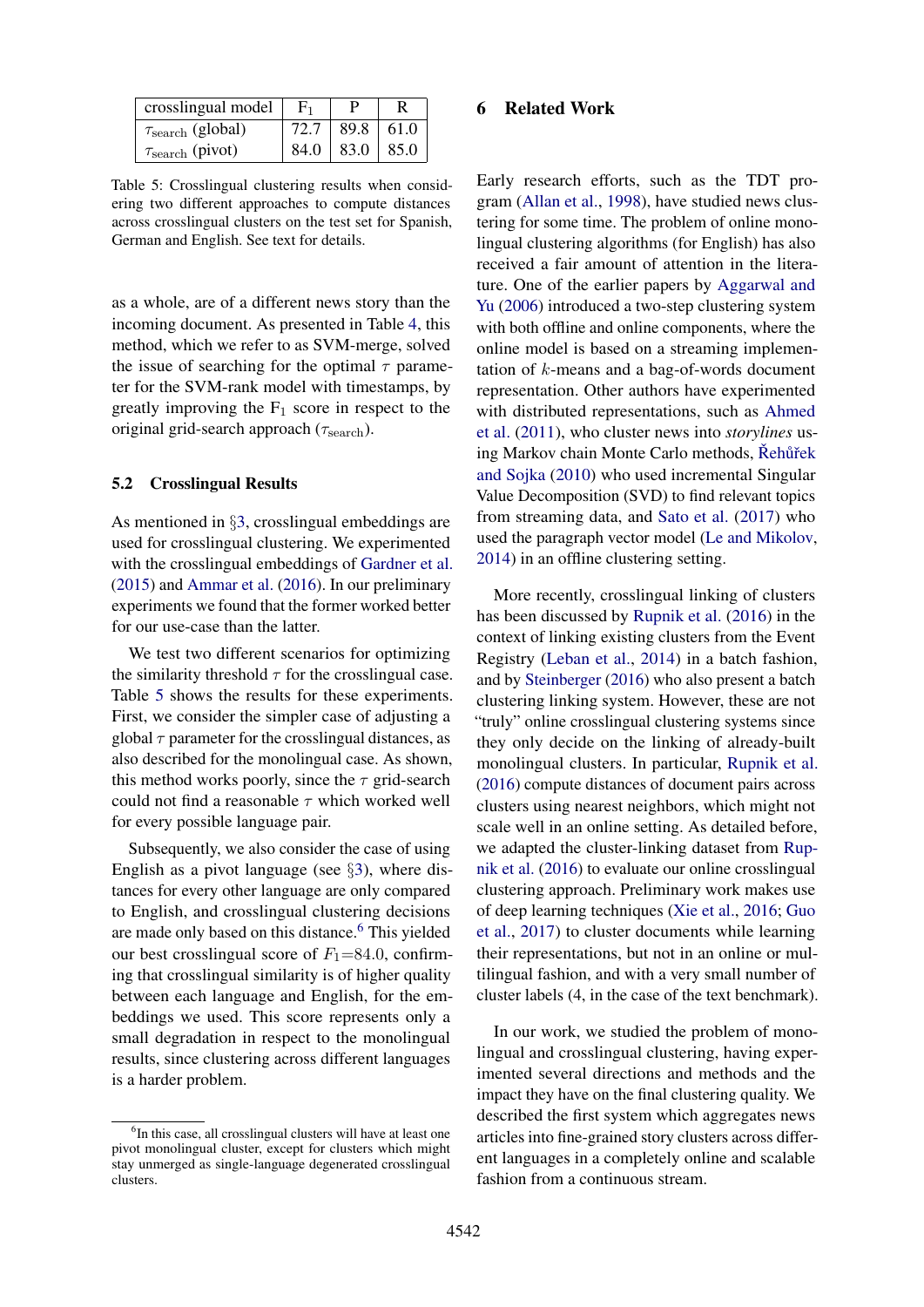## 7 Conclusion

We described a method for monolingual and crosslingual clustering of an incoming stream of documents. The method works by maintaining centroids for the monolingual and crosslingual clusters, where a monolingual cluster groups a set of documents and a crosslingual cluster groups a set of monolingual clusters. We presented an online crosslingual clustering method which auto-corrects past decisions in an efficient way. We showed that our method gives state-of-the-art results on a multilingual news article dataset for English, Spanish and German. Finally, we discussed how to leverage different SVM training procedures for ranking and classification to improve monolingual and crosslingual clustering decisions. Our system is integrated in a larger *media monitoring* project [\(Liepins et al.,](#page-8-13) [2017;](#page-8-13) [Germann et al.,](#page-8-14) [2018\)](#page-8-14) and solving the usecases of monitors and journalists, having been validated with qualitative user testing.

### Acknowledgments

We would like to thank Esma Balkır, Nikos Papasarantopoulos, Afonso Mendes, Shashi Narayan and the anonymous reviewers for their feedback. This project was supported by the European H2020 project SUMMA, grant agreement 688139 (see <http://www.summa-project.eu>) and by a grant from Bloomberg.

### **References**

- <span id="page-8-5"></span>Charu C. Aggarwal and Philip S. Yu. 2006. A framework for clustering massive text and categorical data streams. In *SDM*, pages 479–483. SIAM.
- <span id="page-8-4"></span>Amr Ahmed, Qirong Ho, Jacob Eisenstein, Eric Xing, Alexander J Smola, and Choon Hui Teo. 2011. Unified analysis of streaming news. In *Proceedings of the 20th international conference on World wide web*, pages 267–276. ACM.
- <span id="page-8-9"></span>James Allan, Jaime Carbonell, George Doddington, Jonathan Yamron, Yiming Yang, et al. 1998. Topic detection and tracking pilot study: Final report. In *Proceedings of the DARPA broadcast news transcription and understanding workshop*.
- <span id="page-8-0"></span>Carlos Amaral, Adán Cassan, Helena Figueira, André Martins, Afonso Mendes, Pedro Mendes, Jose Pina, ´ and Cláudia Pinto. 2008. Priberam's question answering system in QA@ CLEF 2008. In *Proceedings of the Workshop of the Cross-Language Evaluation Forum for European Languages*.
- <span id="page-8-8"></span>Waleed Ammar, George Mulcaire, Yulia Tsvetkov, Guillaume Lample, Chris Dyer, and Noah A Smith. 2016. Massively multilingual word embeddings. *arXiv preprint arXiv:1602.01925*.
- <span id="page-8-6"></span>Rong-En Fan, Kai-Wei Chang, Cho-Jui Hsieh, Xiang-Rui Wang, and Chih-Jen Lin. 2008. Liblinear: A library for large linear classification. *Journal of machine learning research*, 9(Aug):1871–1874.
- <span id="page-8-7"></span>Matt Gardner, Kejun Huang, Evangelos Papalexakis, Xiao Fu, Partha Talukdar, Christos Faloutsos, Nicholas Sidiropoulos, and Tom Mitchell. 2015. Translation invariant word embeddings. In *Proceedings of EMNLP*.
- <span id="page-8-14"></span>Ulrich Germann, Renars Liepins, Guntis Barzdins, Didzis Gosko, Sebastião Miranda, and David Nogueira. 2018. The summa platform: A scalable infrastructure for multi-lingual multi-media monitoring. *Proceedings of ACL 2018, System Demonstrations*.
- <span id="page-8-12"></span>Xifeng Guo, Long Gao, Xinwang Liu, and Jianping Yin. 2017. Improved deep embedded clustering with local structure preservation. In *Proceedings of IJ-CAI*.
- <span id="page-8-3"></span>Thorsten Joachims. 2002. Optimizing search engines using clickthrough data. In *Proceedings ACM SIGKDD*.
- <span id="page-8-10"></span>Quoc Le and Tomas Mikolov. 2014. Distributed representations of sentences and documents. In *Proceedings of ICML*.
- <span id="page-8-11"></span>Gregor Leban, Blaz Fortuna, Janez Brank, and Marko Grobelnik. 2014. Event registry: learning about world events from news. In *Proceedings of WWW*.
- <span id="page-8-2"></span>Kristina Lerman and Tad Hogg. 2010. Using a model of social dynamics to predict popularity of news. In *Proceedings of WWW*.
- <span id="page-8-13"></span>Renars Liepins, Ulrich Germann, Guntis Barzdins, Alexandra Birch, Steve Renals, Susanne Weber, Peggy van der Kreeft, Herve Bourlard, João Prieto, Ondrej Klejch, Peter Bell, Alexandros Lazaridis, Alfonso Mendes, Sebastian Riedel, Mariana S. C. Almeida, Pedro Balage, Shay B. Cohen, Tomasz Dwojak, Philip N. Garner, Andreas Giefer, Marcin Junczys-Dowmunt, Hina Imran, David Nogueira, Ahmed Ali, Sebastião Miranda, Andrei Popescu-Belis, Lesly Miculicich Werlen, Nikos Papasarantopoulos, Abiola Obamuyide, Clive Jones, Fahim Dalvi, Andreas Vlachos, Yang Wang, Sibo Tong, Rico Sennrich, Nikolaos Pappas, Shashi Narayan, Marco Damonte, Nadir Durrani, Sameer Khurana, Ahmed Abdelali, Hassan Sajjad, Stephan Vogel, David Sheppey, Chris Hernon, and Jeff Mitchell. 2017. The SUMMA platform prototype. In *Proceedings of the Software Demonstrations of EACL*.
- <span id="page-8-1"></span>André F. T. Martins, Miguel B. Almeida, and Noah A. Smith. 2013. Turning on the turbo: Fast third-order non-projective turbo parsers. In *Proceedings of ACL*.